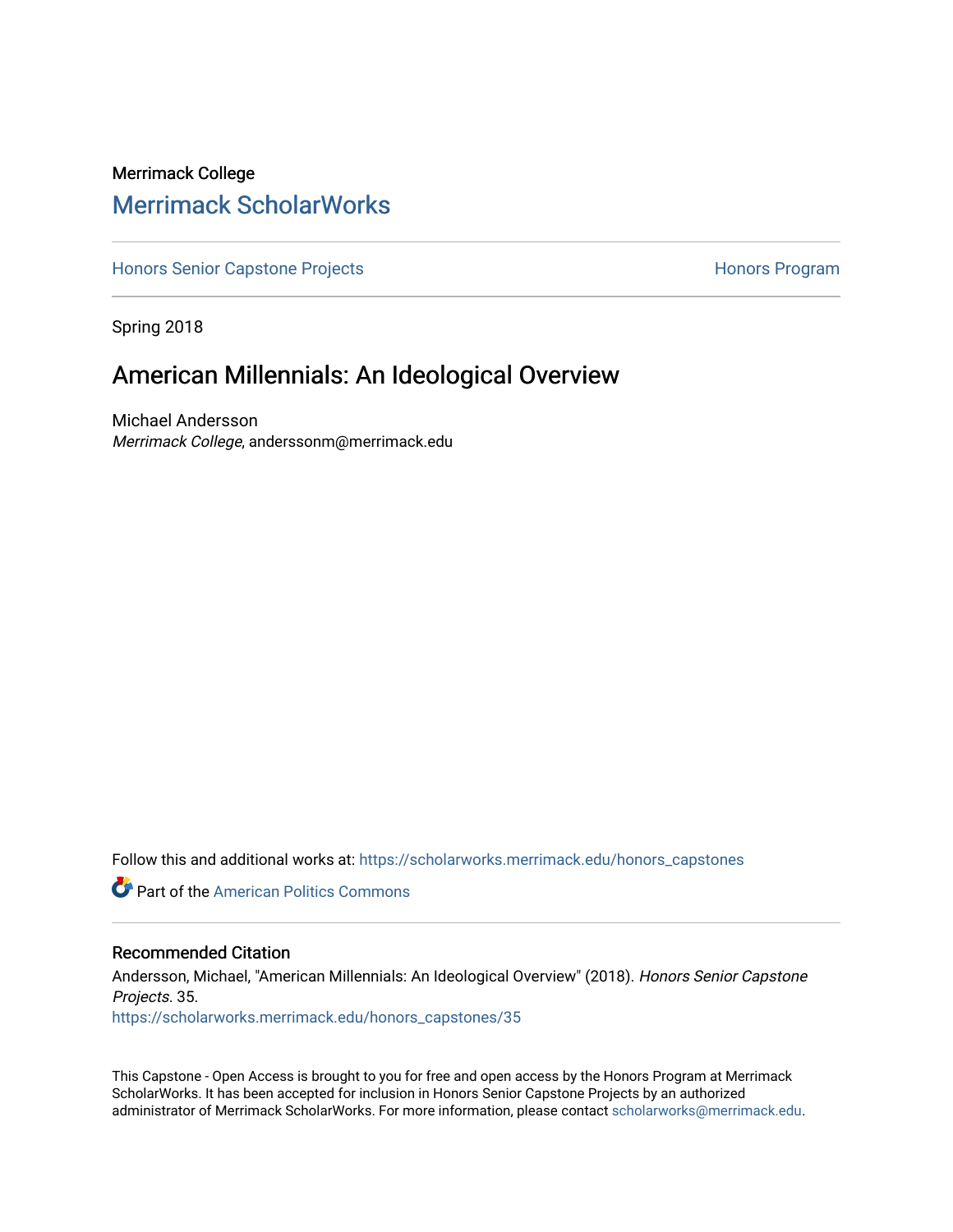### Michael Andersson

Merrimack College Political Science Department

Dr. Harry Wessel

4/22/18

American Millennials: An Ideological Overview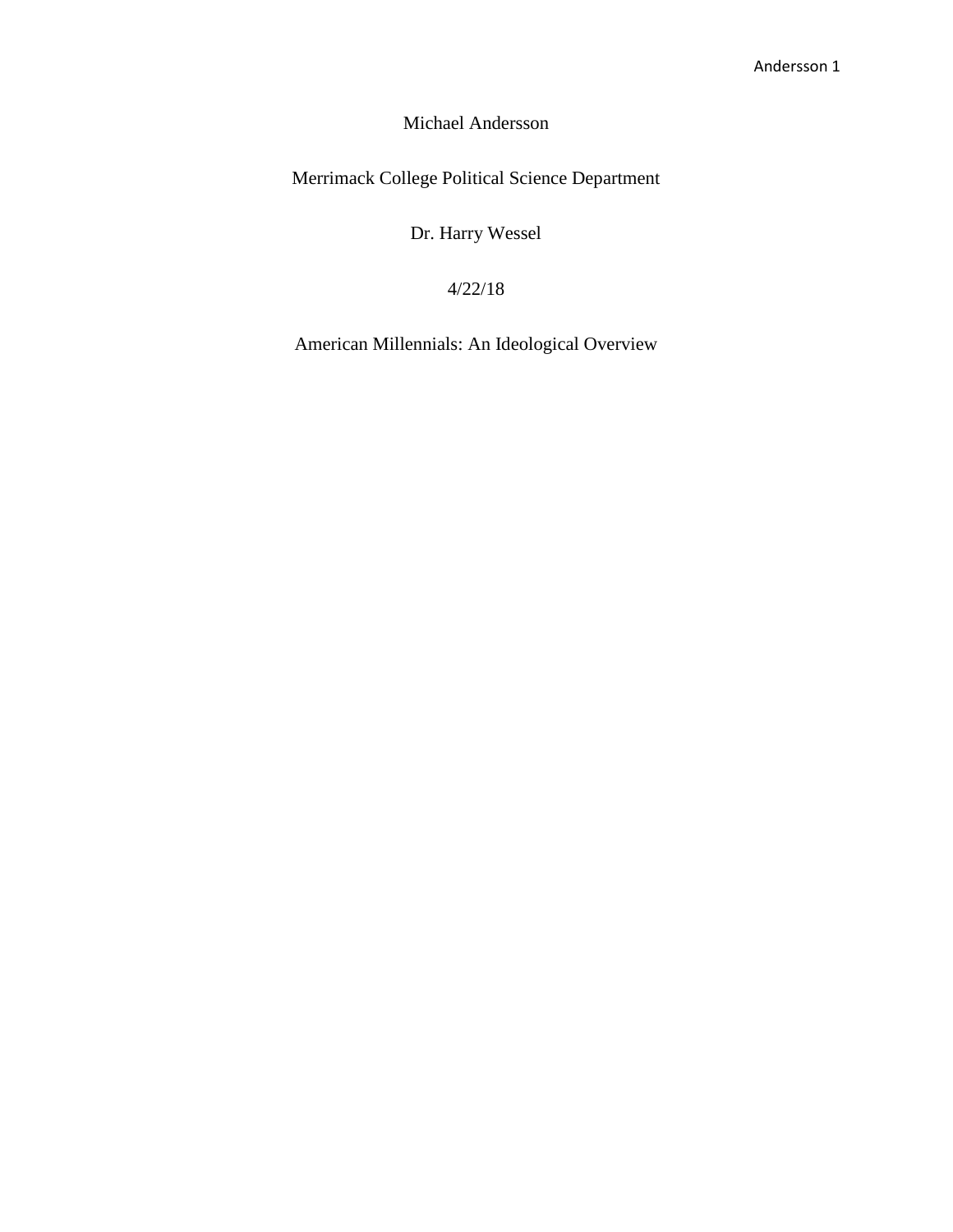#### **American Millennials: An Ideological Overview**

#### **Introduction**

In an attempt to further understand the inner workings and beliefs held by the majority of my own generation located in the geographic scope of the United States of America, this report will be a conduction of research to further examine the overall beliefs and ideologies of the generation in the United States that older generations, such as Generation X and Baby Boomers, stereotypically view as "the problem" with the country's political landscape. This report will seek to explain the reasoning behind the ideologies and beliefs of millennials, those Americans born between 1980 and 2000 (probe.org), and what particular world events, if any, result in the beliefs in question. It is fair to say that millennials are at a conflicting turning point politically in the United States, with heated political topics including the Trump Administration and Gun Control, a presentation of political confliction is prevalent in the United States, especially with younger voters. This report will thoroughly cover a prediction of findings, a comprehensive presentation of the findings in question, world events that affect the findings, overall voting trends of millennials, comparison of the findings to the predictions, and a concluding statement.

#### **Hypothesis**

It is expected that the ideological beliefs of millennials will be aligned as a whole with a left leaning bias. This will vary from demographic to demographic, based on race, gender, socio economic status, and the region in which the millennial is residing; however, as a whole, it is expected that American millennials will resonate more with progressive ideological beliefs in comparison to historically conservative ideological beliefs.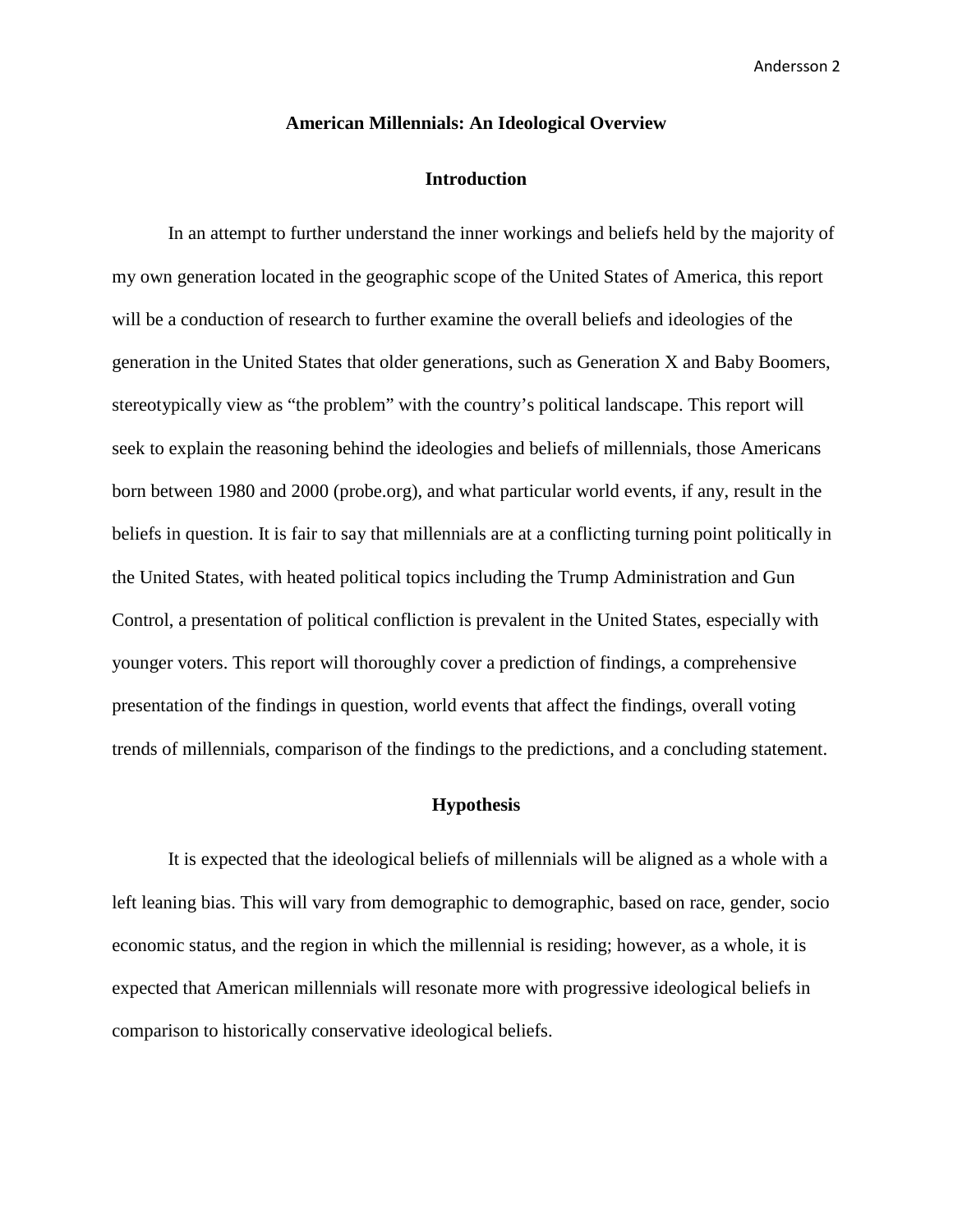This hypothesis is based off of personal experience in the scope of social activity as well as schooling procedures at every level of the conventional American Education system: Preschool – Undergraduate studies. It is fair to say that every level of public education I have personally been a student, partaking in the educational system offered by Massachusetts public schools, that progressive, left-leaning beliefs have been pushed for as long as I can remember being a student. I recall clearly in elementary school, various songs and poems championing social justice and progressive ideologies being read and sung to vulnerable youth. Additionally, I recall specifically in elementary school a fourth grade teacher who would complain about the presidency of George W. Bush to a classroom of 9 and 10 year olds; the year 2004. Such leftleaning biases in the classroom only continued through middle school, junior high school, and eventually high school; eventually developing into the critique of certain conservative policies as curriculum graduated into the more advance studies of United States history as well as the studies of United States government. As one may expect, the majority of my peers and friends adpted left-leaning views over time, and it is fair to say that this is a result of constantly being preached left-leaning beliefs by our role models, our teachers, who spent school year after school year with us developing us into the men and women we are today. What I find exceptionally interesting about this fact is that ultimately the public education one may receive stems primarily from the region in which the individual is located. For example, it is fair to say that a public education in Alabama is much more conservative in comparison to a public education offered in Massachusetts. However, I still stand by my hypothesis that American millennials are the generation of progress, because as a whole, in the most populated states in the country offering good public educational systems, such as New York and California, that these students were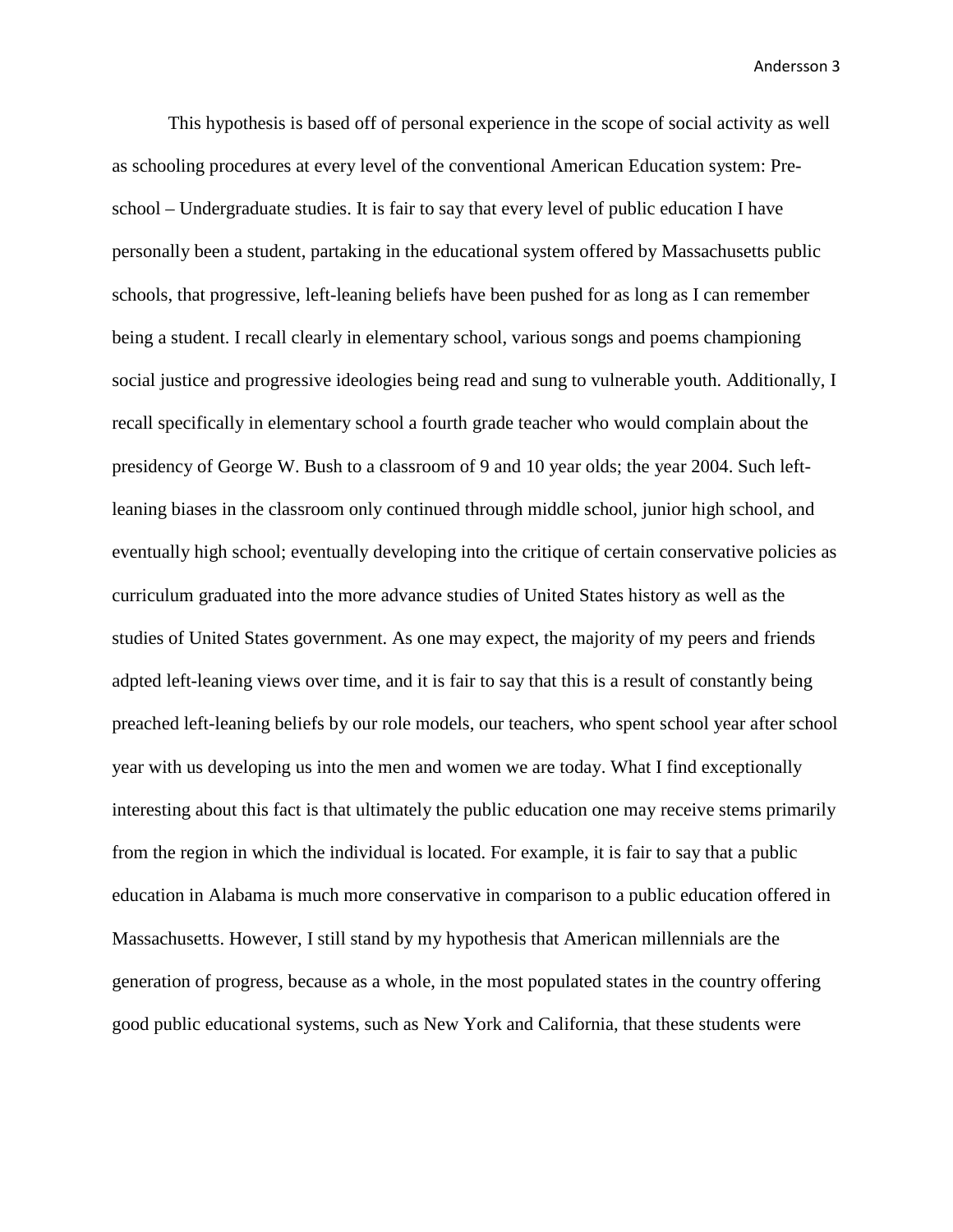taught left-leaning ideals, similar to my experience as a student in the Massachusetts public school system.

In regards to other factors that lead me to form the Hypothesis in question, I am drawn to family life of millennials during their formative years as well as relevant events that form leftleaning beliefs. As kids through young adults, millennials recall first and foremost 9/11 and the Iraq War, in conjunction with a large number of school shootings. Older millennials will recall the Persian Gulf War and the beginning of conflict in the Middle East with the rise of Sadam Hussein. These violent realities observed and experienced by millennials ultimately will form a societal desire for peace, and an anti-war movement. Strong diplomatic relations and peace at all costs are values held by the modern day Democratic Party, which ultimately will fuel millennial affections for Democratic leaders. Additionally, millennials have experienced a housing crash in the 1990s, and a market recession in the 2000s. With fluctuating markets, millennials have been in the forefront of the crusade to find the blame of these economic tragedies, and many, along with major liberal media outlets, pointed the finger to George W. Bush and his conservative agenda for ruining the economy. Thus, this sparked millennial affections for a charismatic, silver-tounged, young Democratic senator from Illinois named Barrack Obama, who became in the first African American president in 2008 after earning mass amounts of millennial support.

I base these social and political events off of my own life experience as a millennial in an attempt to support my hypothesis. Experiencing my own personal reactions to the political and social landscape in which I grew up played a large role in determining this hypothesis. I Consider these factors to have played a large part in the formation of the beliefs of other millennials based on the fact that I have witnessed similar ideological results in the cases of my peers.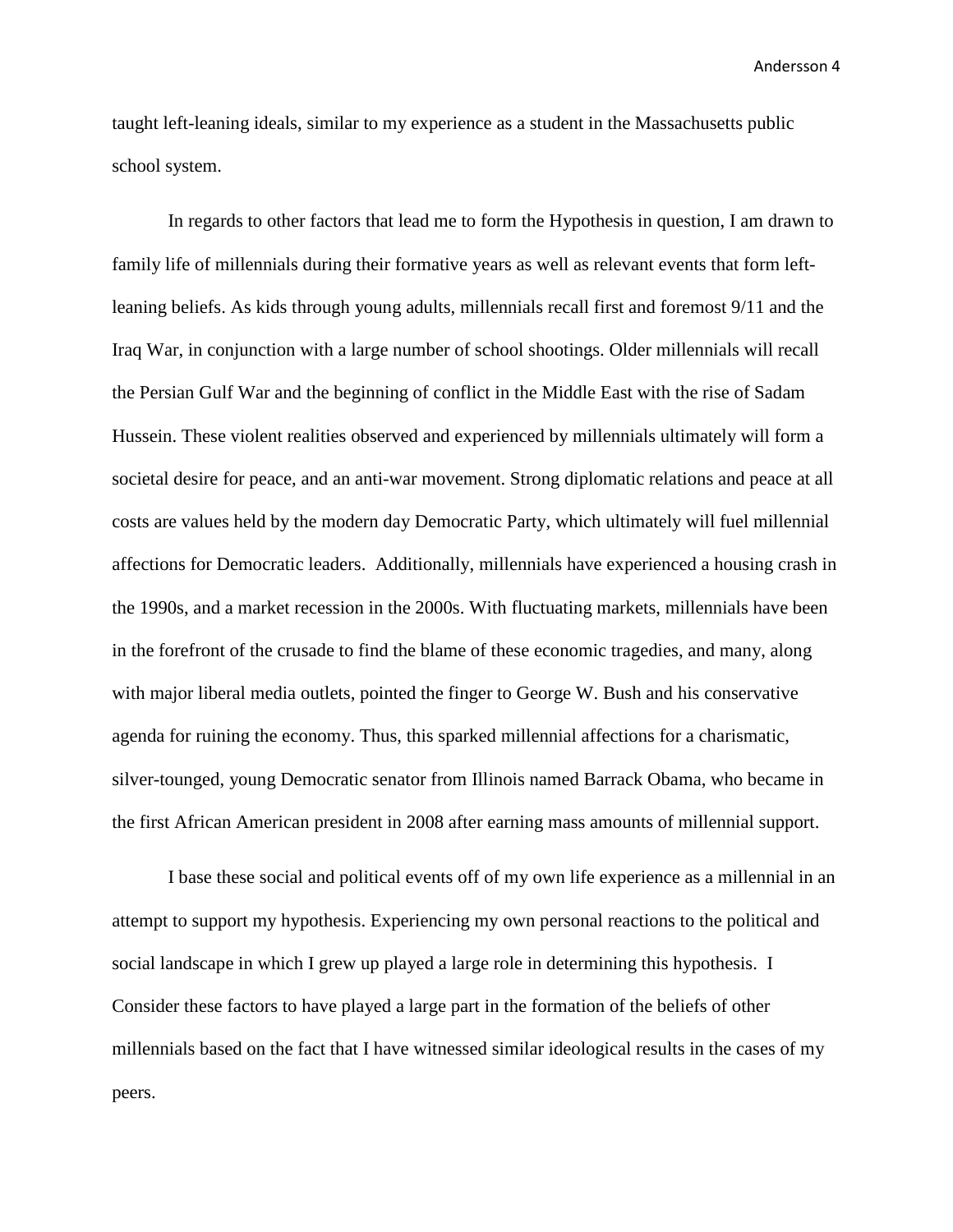Finally, I hypothesize that personal family environments formed the political beliefs and ideologies of millennials as well. First, hearing parents and guardians react to world and political events, elections, etc. develop a level of monkey-see monkey-do in vulnerable youth. Thus, observing negative parental reactions to the Bush presidency, the parental worrying and discomfort after school shootings, and the fear and paranoia resulting from terrorist attacks such as 9/11, and the war in Iraq as a whole, may fuel millennial belief affection for the Democratic party; and form ideological beliefs of anti-war, peace, acceptance of all, and a common theme of love and respect. Millennials have seen parents lose jobs and homes as a result of unstable economic times, and take gambles in support the Democratic Party after the era of George W. Bush. Thus, it is very likely that millennials, many of whom voted for the first time in 2016, based their ballot decision off of the successes of the Obama era, finding an ideological safe haven with the Democratic Party.

To conclude I hypothesize that as a result of public education systems, world, social, and political events, and parental upbringings, millennials as a whole hold left-leaning ideological and political beliefs, and a strong affection for the Democratic Party.

#### **Findings**

In Exploring the ideologies and beliefs of American millennials, one main differentiating fact stands in regards to the group of Americans as a whole, many millennials are politically torn and conflicted as a result of the extreme and polarizing bi-partisan structure of the United States Political spectrum. For example, a study at the University of Chicago found that ultimately 71% of Millennials are in favor of a third political party; resulting from the belief that Republicans and Democrats do not do an adequate job in representing the beliefs of the people as a whole (NBCnews.com). Within this blanket average, 75% of whites, 64% of Latinos, 69% of Asian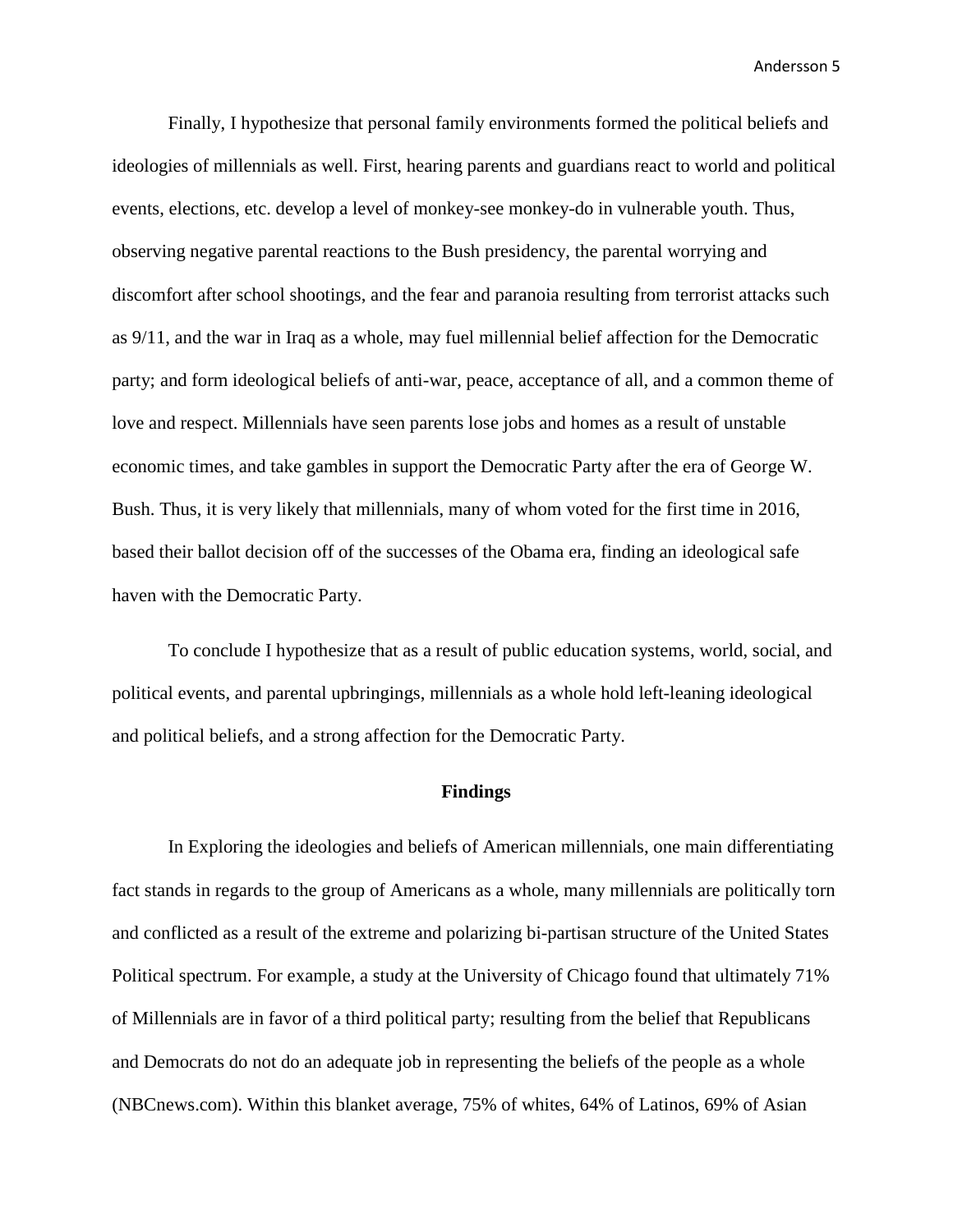Americans, and 69% of African Americans believe a third political party should be implemented in the American Political Landscape. Furthermore, out of the 71% average of millennials in favor of a third party, 69% are women, and 74% are men (NBCnews.com).



By race, how millennials feel about a third party







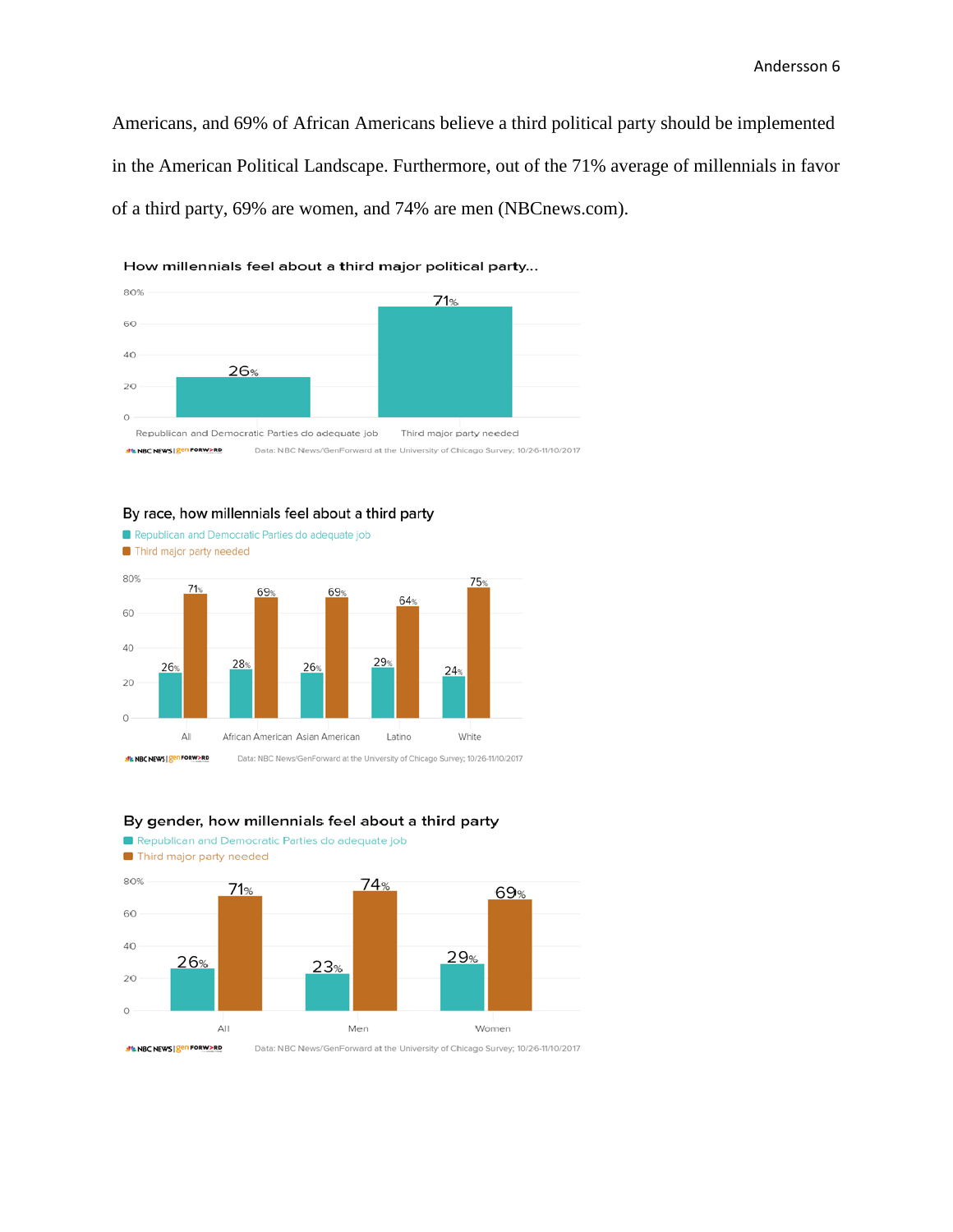As a whole based off the findings of the University of Chicago Survey, it is safe to say that the ideological beliefs and political opinions of American millennials is not as black and what as it may have seemed. Millennials as a whole feel underrepresented in politics. Many millennials are young adults, and ultimately, there are few politicians in the major political parties who accurate voice the concerns of the millennials, as there is without question an age gap in the political landscape of the United States (governing.com).

It is imminently apparent, however, that millennials share a strong sense of hatred of President Donald Trump. Demonstrated through another survey put on part by the University of Chicago, it was found that an overwhelming 46% of millennials strongly disapprove of President Trump's efforts in office, and in conjunction with those who "sort of" disapprove of President Trump, the total percentage of disapproval of the president amongst millennials climbs to an overwhelming 63% (NBCnews.com).



# The disapproval of President Trump amongst millennials stems from the overall disconnect a young audience shares with a baby boomer Billionaire. It is clear the general consensus amongst millennials is that the government as a whole does not care about them, but this holds true to a larger extent with the perceived intentions of the Republican Party, as nearly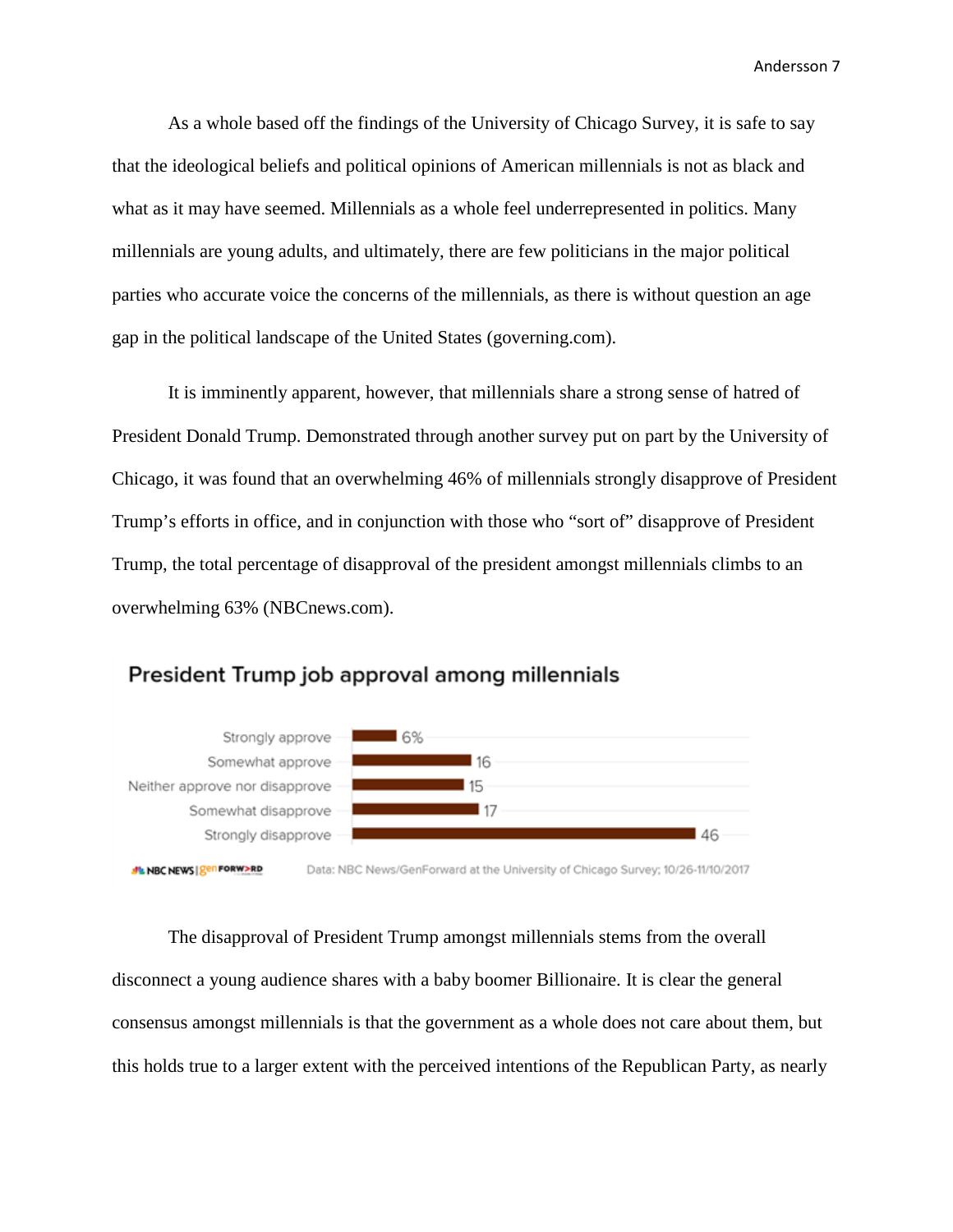59% of millennials who took part in the University of Chicago survey in question hold an unfavorable view of the Republican Party.

However, resulting from the Trump presidency, whether it be millennial support or millennial disapproval, there has been a recent spike in number of millennials engaged in the American political scene, ranging from local levels to state and federal levels. For example, on the side of leftist liberal resistance, at the state level, Vin Gobel, age 32, won a seat in the New Jersey State Senate. Additionally, Jennifer Carroll Foy, age 36, Chris Hurst, age 30, Danica Roem, 33, Schuyler Van Valkenburg, 32, and Jerrauld Jones, 28, all won seats in the Virginia House of Delegates. At a local level, democrats Derek Dobosz, 21, and Joel McAuliffe, 25, both earned spots in the Chicopee, MA city council (governing.com). These remarkable feats are no doubt a direct reaction from millennials to Donald Trump's presidency, as they as a whole feel as though Mr. Trump is not doing his job in the Oval Office with the best interest of millennials in mind. Additionally on the side of the Democrats, the activist organization, Emerge America, which is a training and recruitment organization that focuses specifically on Democratic women, experienced an 87% increase in signups for their workshops in the year 2017 compared to the year 2016. Additionally, among millennial women that were 35 or younger, there was a 60% percent increase in involvement with the organization (governing.com).

Recent millennial political action is bi-partisan. On the republican side of the spectrum, in specific reference to millennials, we see that Michael Oberly who is the press secretary for the Young Republican National Federation, noticed increased excitement and willingness from young Republicans to run for office, which he directly credits to the success of Trump's untraditional campaign, which has been seen as inspiring to many millennials across the country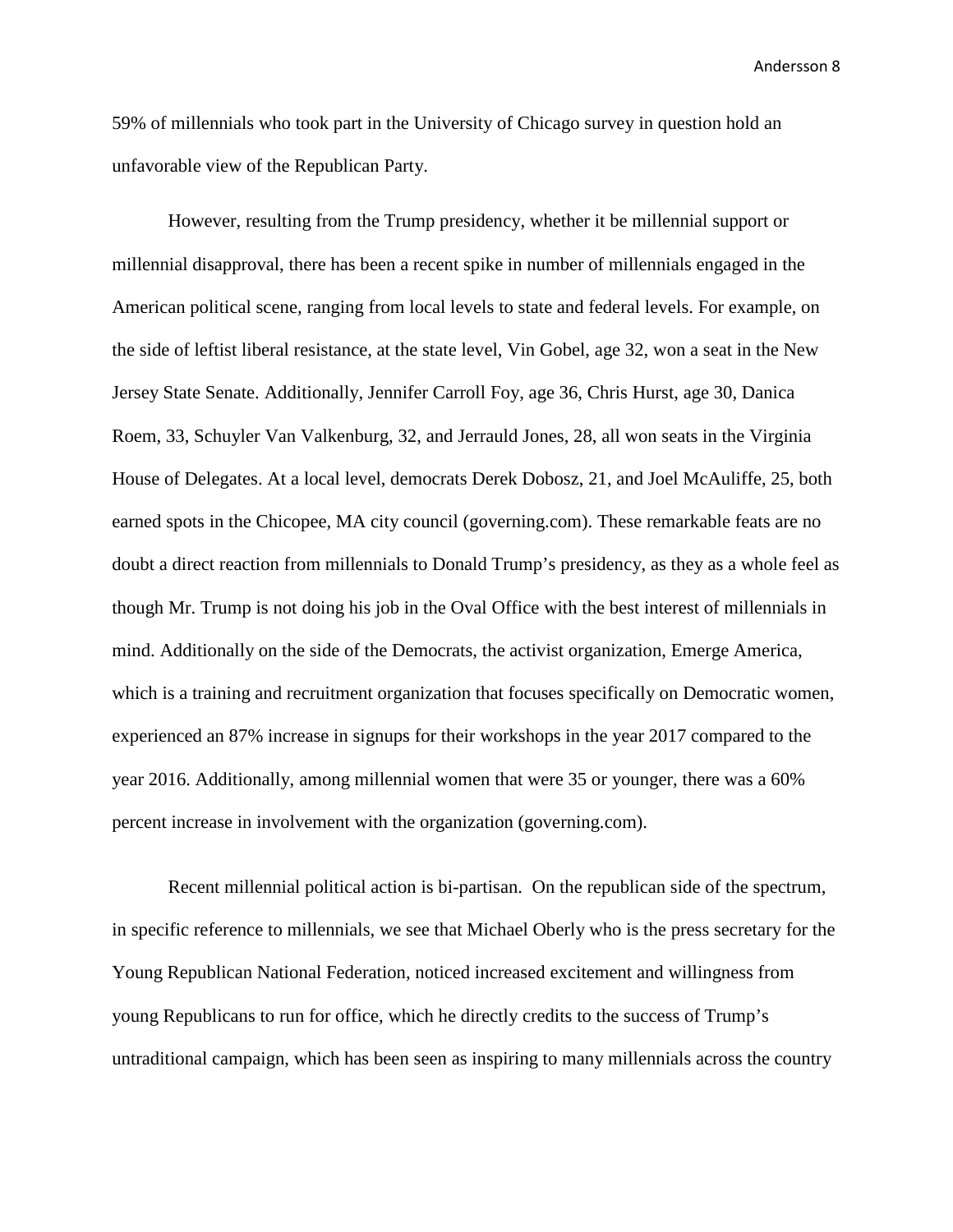(governing.com). Additionally, Emily Brewer, a 33 year old millennial was recently elected to the Virginia House of Delegates.

What this data provides is evidence that in fact millennials are very active in the pursuit of gaining their political voice. Overall, millennials appear to lean left based on the University of Chicago Study, and the recent elections of millennial republicans into various local and state offices prove that the generation that has been torn politically to the point where they feel as though a third party is needed, and that neither major party accurately depicts their personal beliefs and ideologies as autonomous citizens of the United States, is taking action politically, and replacing older incumbents who did not accurately represent them in their respective positions.

It is also clear from the studies that the recent spike in political action on part of millennials is a direct reaction to the trump presidency. In the eyes of young Republicans, President Donald Trump is seen as a source of inspiration; the whole idea that someone who has no political experience can ride into the Oval Office like a knight on shining armor on a mission to drain the swamp. On the other hand, Donald Trump's controversial agenda, talking points, and harsh rhetoric has pushed many millennial Democrats to their breaking point politically, inspiring both millennial representation in various political offices, as well as develop a strong presence as activists.

#### **Continued Findings**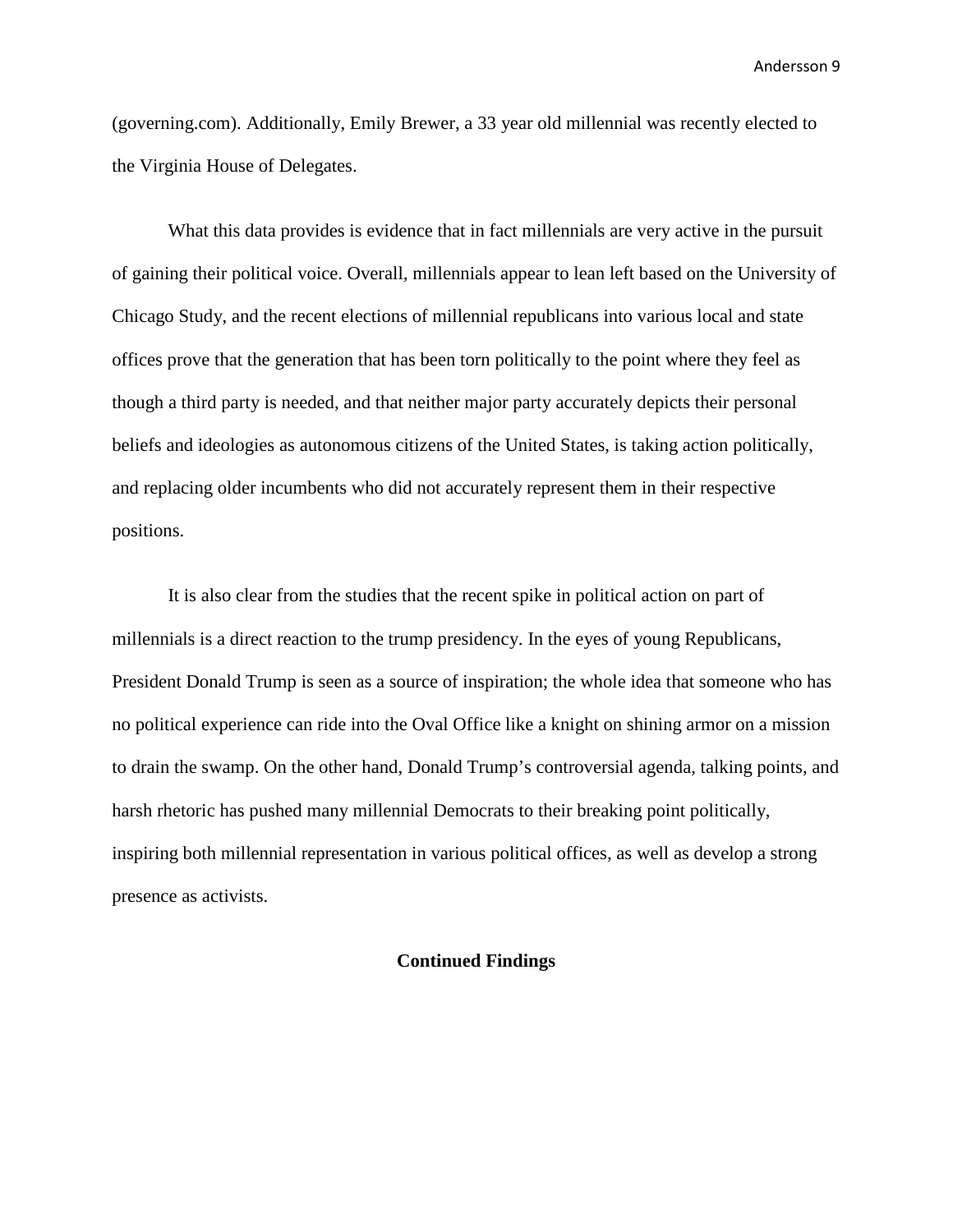As a whole, Millennials specific ideologies are a direct result of events and overall factors in which they have experienced in their lives such as the George W. Bush Presidency, the recession, the Barrack Obama Presidency, and the war in Iraq (AmericanProgress.org).

According to a study conducted by The Center for American Progress on the overall ideological leanings of millennials, millennial Americans are found to be most progressive on social and cultural values and the least progressive on economic and domestic policy AmericanProgress.org). In addition to this, it was found that young people not only embrace and implement progressive ideas about culture and society, but they also meet conservative ideals on matter with firm rejection.

The study conducted by The center for American Progress additionally found that the overall ideological beliefs among young people is both more progressive overall as well as more compressed than the overall United States voter population as a whole. This means, overall, Democrat led progressive social movements resonate well with the United States millennial population as a whole, rejecting conservative dissents to the matters (AmericanProgress.org).

Additionally, it was found that nearly than two in three American millennials agree with progressive perspectives on energy, sustainable living, climate change, government efforts to protect people as well as the economy, and new steps to be implemented to fight inequality (AmericanProgress.org). As a whole, and demonstrated by Center for American progress, it is clear that the political ideologies in which millennials feel the strongest about resonate with those of liberal Democrats and the Democratic Party as a whole. As demonstrated through the study in question, it is proven that there truly is a cross generational gap in regards to the key guiding principles and fundamental values in which millennials and their older counterparts believe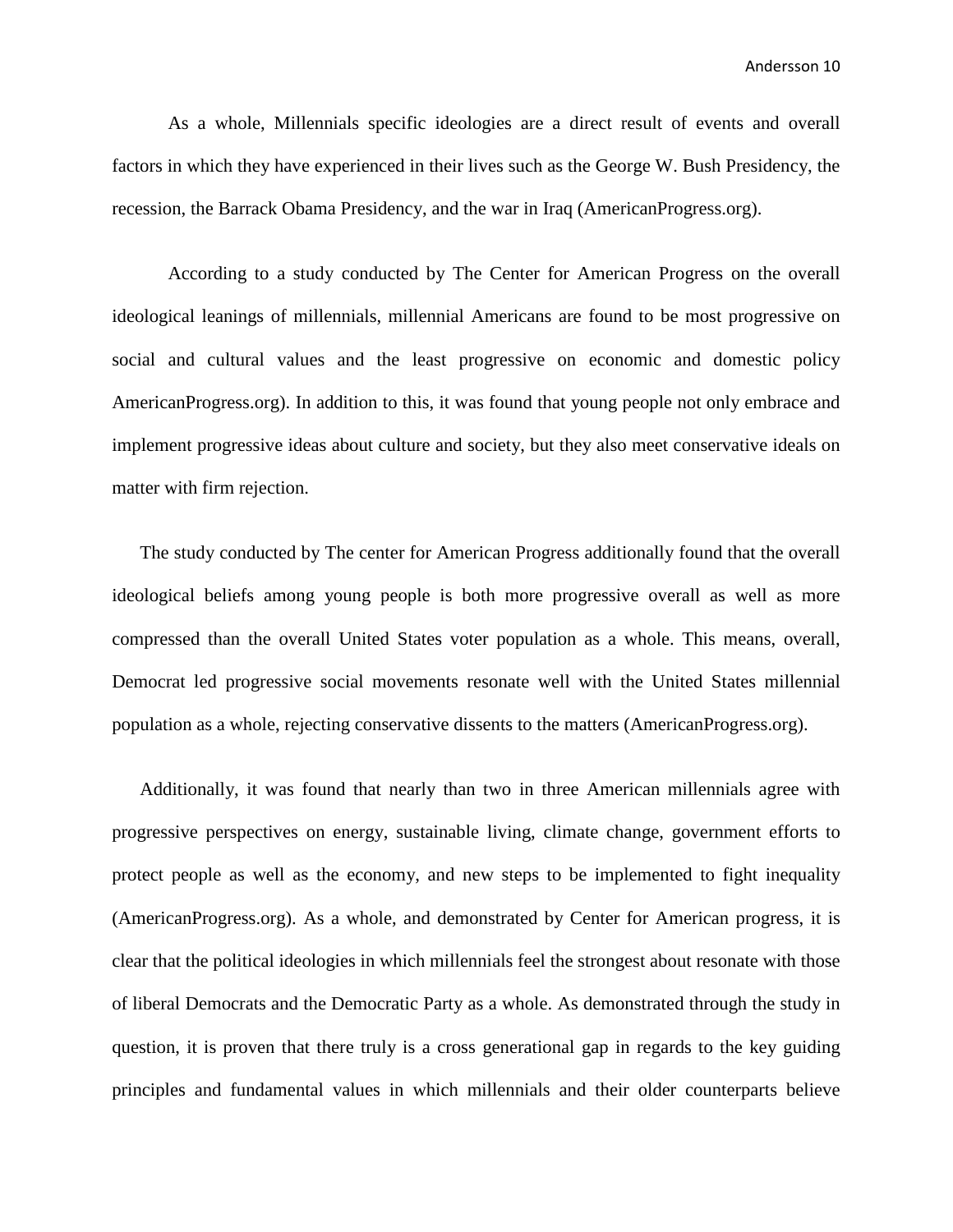should be considered when running the country. According to the study, only 19%, or four in twenty one fundamental values and ideological values held by millennials are those in which are considered to be conservative. Remarkably, in comparison to the beliefs of the millennial population, the voter population as a whole has 40-50% of fundamental ideological viewpoints in which are considered to be conservative (AmericanProgress.org). Overall, this shows how drastically the youngest voting age demographic differs from the rest of the voter population in terms of the most basic fundamental ideologies. This proves that the more millennials who become involved in politics, winning offices on all levels of government, then there is truly a shift from historical conservatism in the United States, championed by older generations, to progressive democratic movements which are sparks, implemented, and carried out by the millennials in office. This truly will expose the generational gap in ideological beliefs, as it does not appear that there is much of a middle ground in regards to basic ideological beliefs between those of the voting population as a whole, and those of millennials, who are the youngest voting demographic.

As found in the Center for American Progress study, opinions on fundamental historical American family and societal traditions are changing as well. For example, drastically fewer younger Americans than older Americans agree that changes in the traditional family have harmed society. A large amount of millennials as well have formed the belief that the country has gone too far in mixing politics and religion, which has historically always been an unmistakably American theme (AmericanProgress.org). Additionally, it was found that far fewer American millennials in comparison to older Americans agree that the military is the most effective way to ensure national security, and far fewer American millennials than older voters agree that restrictions on civil liberties and the use of torture is a necessary evil in protecting us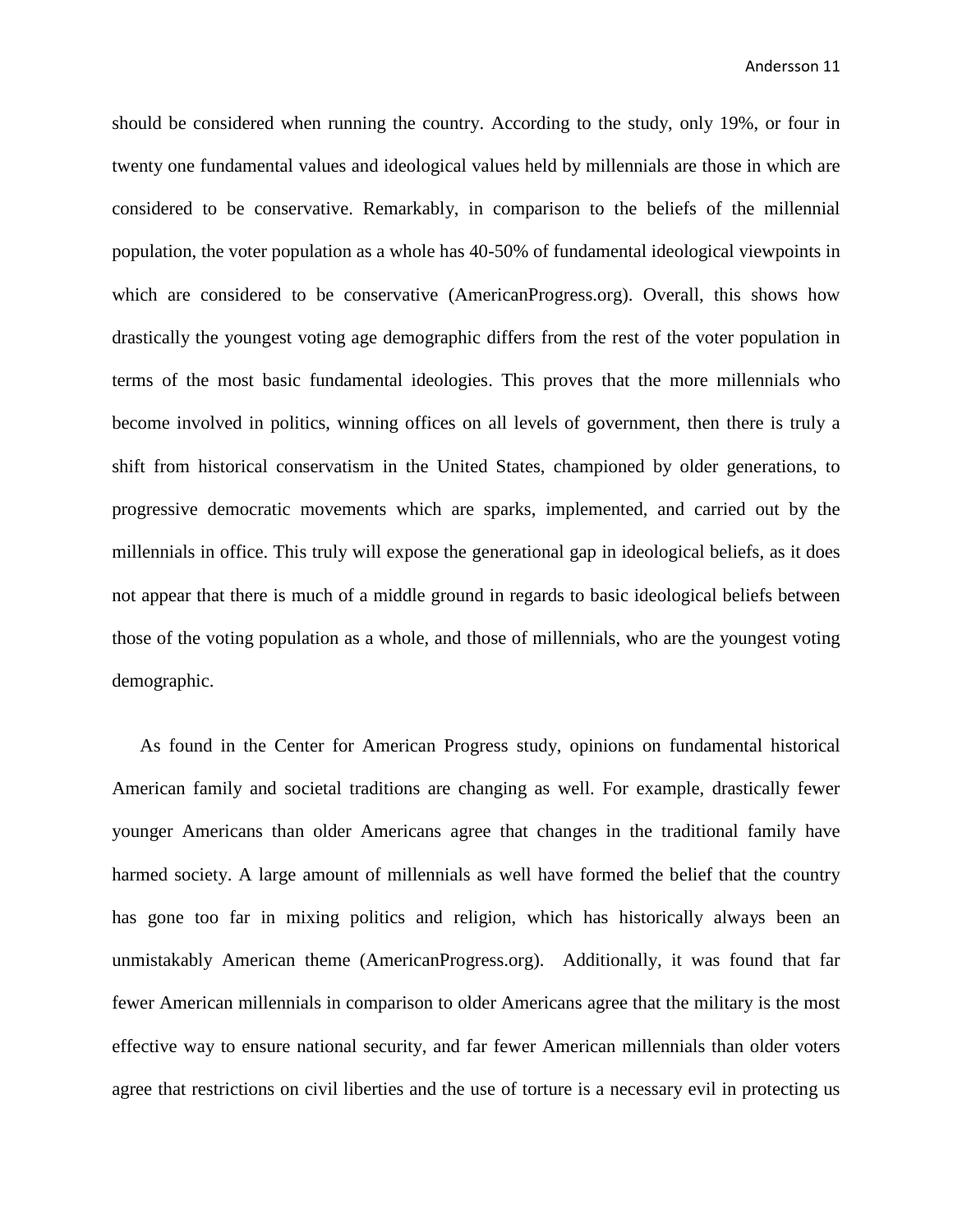from terrorism (AmericanProgress.org). Millennials also tend to agree at a much larger rate than the rest of the voting population that government intervention is necessary in a failing economy, and when the rich is continuing to grow their wealth in the situation stated above. American Millennials are additionally far less likely than older Americans to agree with the conservative ideals that stronger business relations do more harm than good, the free market is better than the government at creating jobs, and that limited government is better than big government (AmericanProgress.org).

Remarkably, a finding in the Center for American Progress study was that 48 % of American millennials list "opportunity" as their top political value, and 41 percent listed "equality." Compared to older voters, the older counterparts list "liberty" and "justice" as their top ideological values (AmericanProgress.org). A conservative value that is still held true in regards to millennial beliefs is that of autonomous freedoms, that the individual citizen has a right to their own choices and ultimate consequences. Additionally to autonomy, nearly 42% of millennials believe that the current economic problems are a direct result of what happens when a society relies upon corporations. Millennials believe corporations have too much power, and are only feeding the rich at the expense of the middle class; the stereotypical Democratic talking point. Nearly the only common ground found in the study in question between beliefs on American millennials and beliefs of the older voting generations is that the government should play a role in assuring the economy is in a position to succeed – what seems like a bi-partisan issue centered around the overall betterment and well-being of the economy of the country.

#### **World Events**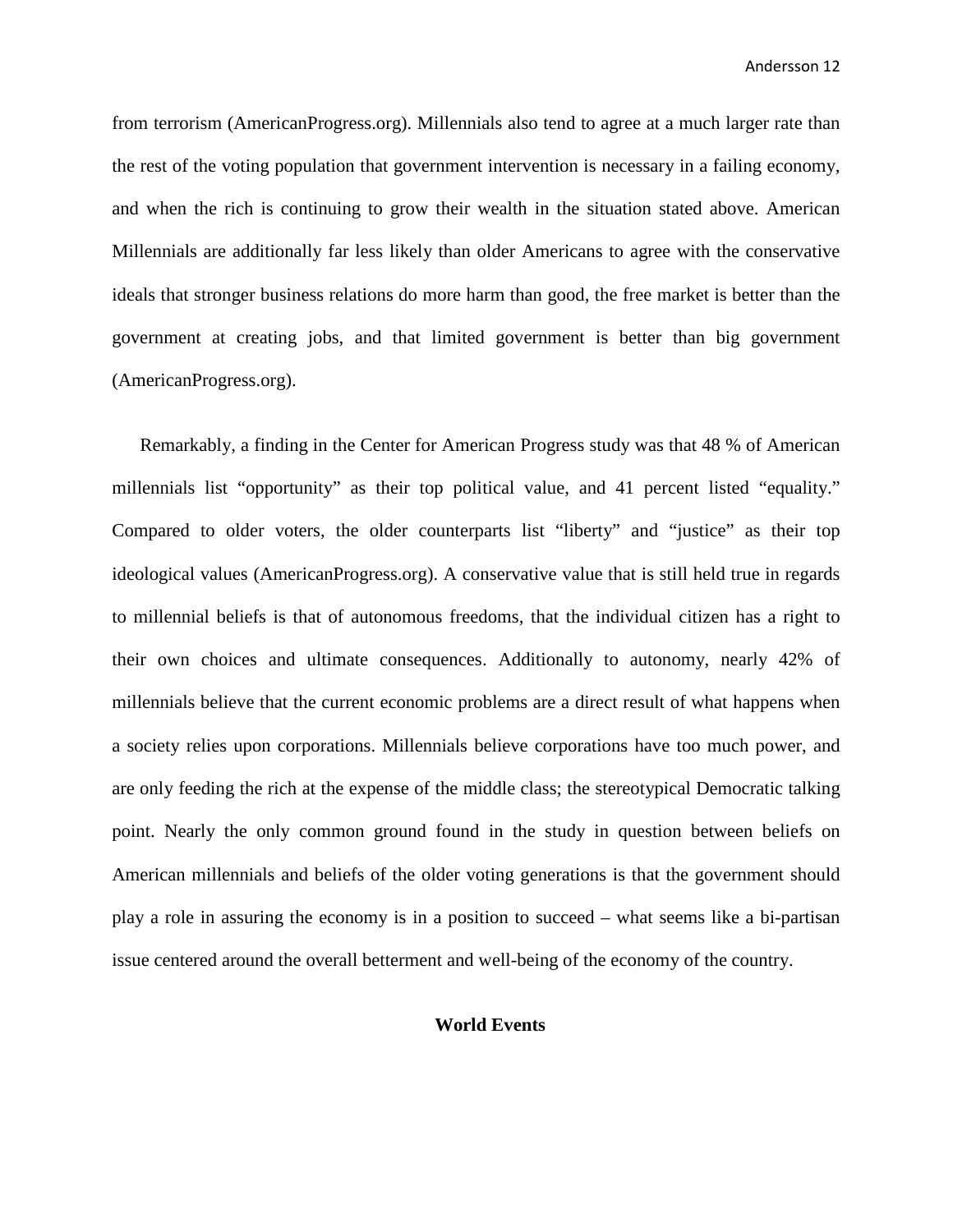In regards to the world events that have shaped the ideological and political views of the American millennial, it is impossible to do so without addressing then events on 9/11, and the effects that followed thereafter (mcall.com). Millennials are now the young leaders, professionals, and parents in America, and their views, outlooks, and political ideologies have an underlying affect from 9/11 at most, and terror attacks at least. Events to follow that have played their role in influencing American millennials would be the recession, war on terror, the ever climbing student loan national debt epidemic, and the rapid development of technology in a short period of time (mcall.com). As a whole these events have led to the growing sense of wanting to "give back" and "do more" amongst millennials, more than likely in direct response to the negativity surrounding millennials in the outside world during their formative years. Millennials are adaptors, progressors, and always looking for the benefits of technological collaborations and improvements. The war on terror has taken its toll on millennials through showing that the world can be a nasty place, it is not all good that people experience in their everyday lives. With this being said, millennials have developed a strong desire for peace and conflict avoidance; championing the ideals if peace, love, and equality (mcall.com).

No event may have more of a direct effect on millennial political ideologies than that of the development and advancement of social media. In accordance with a study from The American Press Institute, nearly 69% of millennials get the news daily and 85% say that keeping up with the news is at least somewhat important to them, doing so through social media (forbes.com). This fact shows one of the most drastic differences between the American millennial generation and the rest of the voter population. Millennials are the first generation to fully implement and develop social media and take advantage of all of its capabilities. With this comes the abilities of millennials to post, share, like, retweet, etc. key political issues and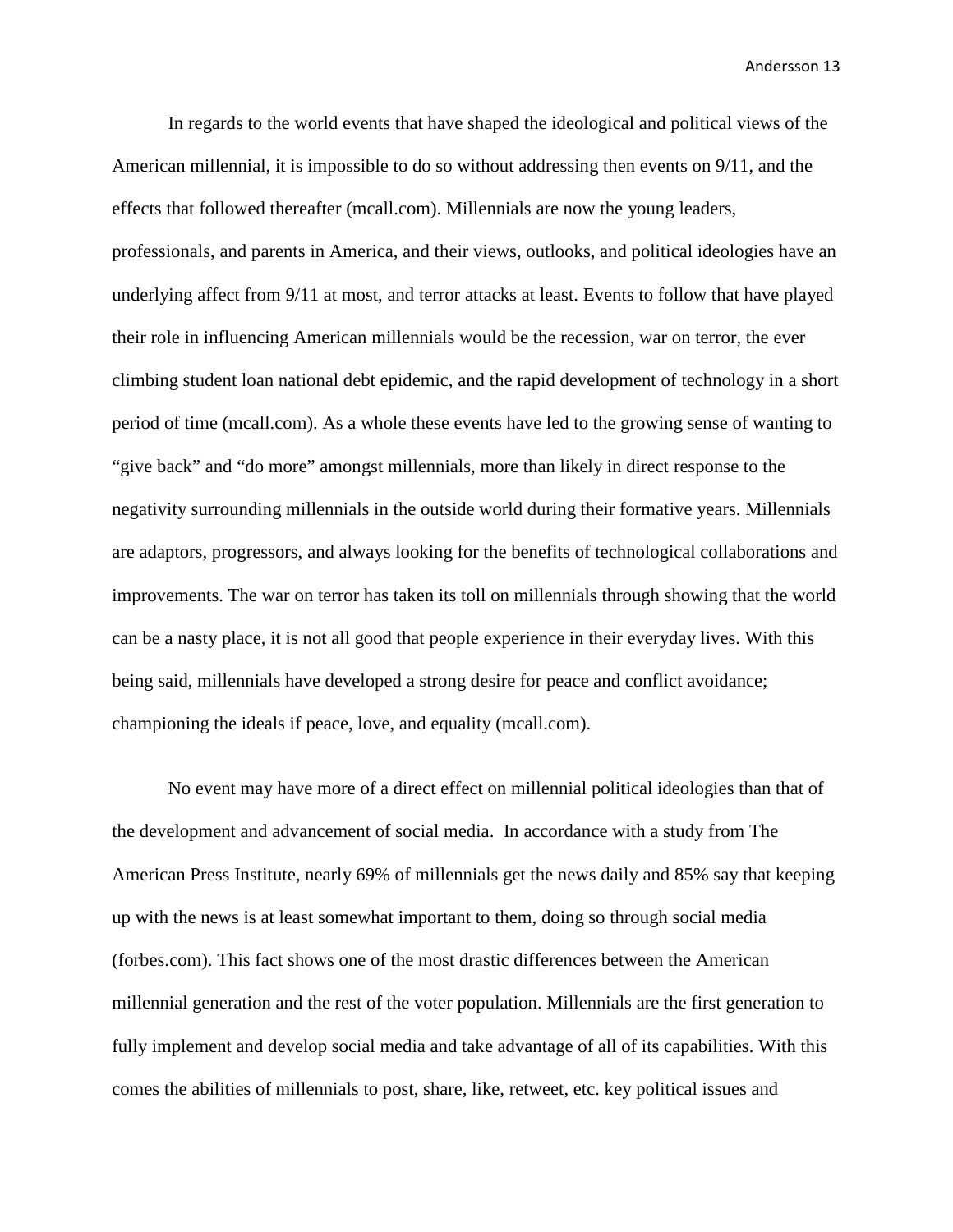ideologies in which are the most important to the specific individual in question. In fact, millennials are 2.5 more times likely to be early adaptors of technology and social media capabilities than all the other generations; and this fact does not exclude the topic of political content sharing (forbes.com).

As a result of the prominent millennial participation on social media, various political campaigns and administrations have attempted to keep up with the social media world and millennial voter by implementing extensive social media campaigns as their own, such as Bernie Sanders and his #Feelthebern social media campaign during his 2016 attempt at the presidency, and Donald Trump and his #MAGA (acronym for Make America Great Again) campaign in an attempt to rally together relatively small number of millennial supporters he had under one single social media hashtag. Donald Trump has also attempted to stay up to date during his current term in office by frequently tweeting, reaching millions of people around the world, many of whom are millennials, in the instantaneous ability for the Commander-In-Chief of the United States to go public.

Additionally, Participatory politics, which is a political movement, developed in 2016, that encourages individual participation and engagement in various types of political discussions and debates, predominantly using social media to do so, with Millennials leading the way (Forbes.com). What this social media millennial movement has done is make politicians aware of the fact that millennials are becoming more demanding that their voice is heard, as well as being involved with any relevant discourse. This specific example of social media usage on part of millennials in regards to political discussion is a specific example of just how millennials re beginning to develop a prevalent political voice.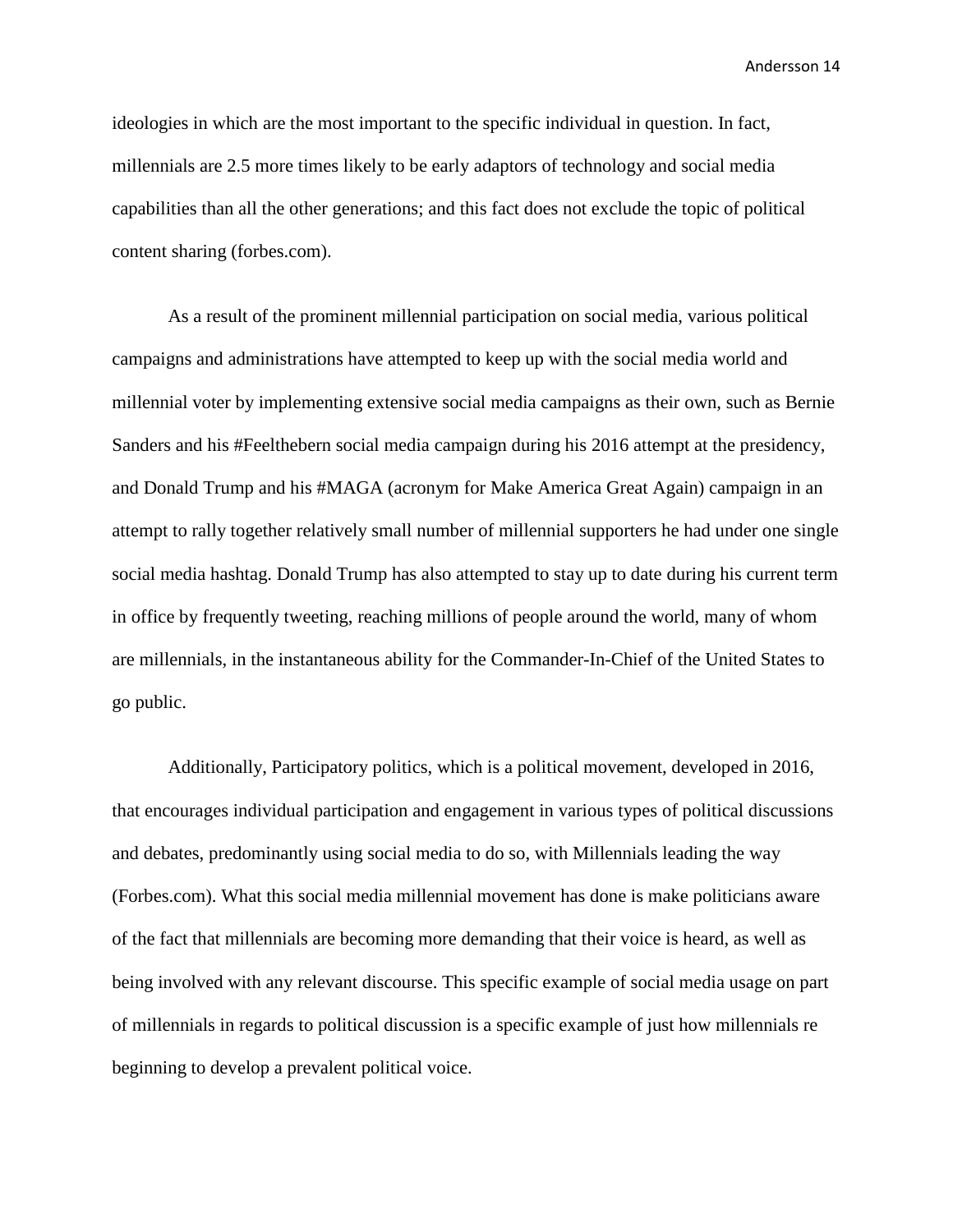A major factor in regards to political social media usage specific to millennials is the fact that 70% [of millennials](http://www.millennialmarketing.com/research-paper/american-millennials/) said they feel more excited about doing things when their friends agree with it (forbes.com). This fact alone plays a huge role in the overall purpose and usage of social media; to share posts, ideas, and information, and (in theory) gain instant approval. Thus, when millennials see their friends share political information, they may feel more inclined to follow the beliefs put forth in the information, and be more inclined as a whole, more importantly, to believe said information. Additionally, when an individual shares a political opinion on social media, and someone likes or shares the information in question, the person who shared the information is more inclined to share more of the information and further follow the beliefs in which he or she is sharing (forbes.com). This is ultimately how millennials engage in politics, through instantaneous sharing, and quick views of information. Very rarely will a millennial go sit in at a town meeting, or request a copy of a proposed piece of legislation, but if there is a popular issues trending on social media, there is a good chance the issue is gaining momentum and opinions online through the opinions put forth by usage of the millennials.

Additionally, put forth by the study from the American Press Institute, it was found that nearly 68% of millennials said they usually do not make major decisions without discussing it with people they trust (forbes.com). This, similar to the 70% of millennials feeling more excited when their friends agree, promotes the usage of social media because with the instant sharing of political beliefs and issues that social media allows and promotes, this gives the opportunity for millennials to discuss with their friends who are active on other social media accounts, the issues at hand, and form collaborative opinions on the matter (forbes.com). Which ultimately, is exactly what happens in practice of millennial participation in the political discussion online on social media.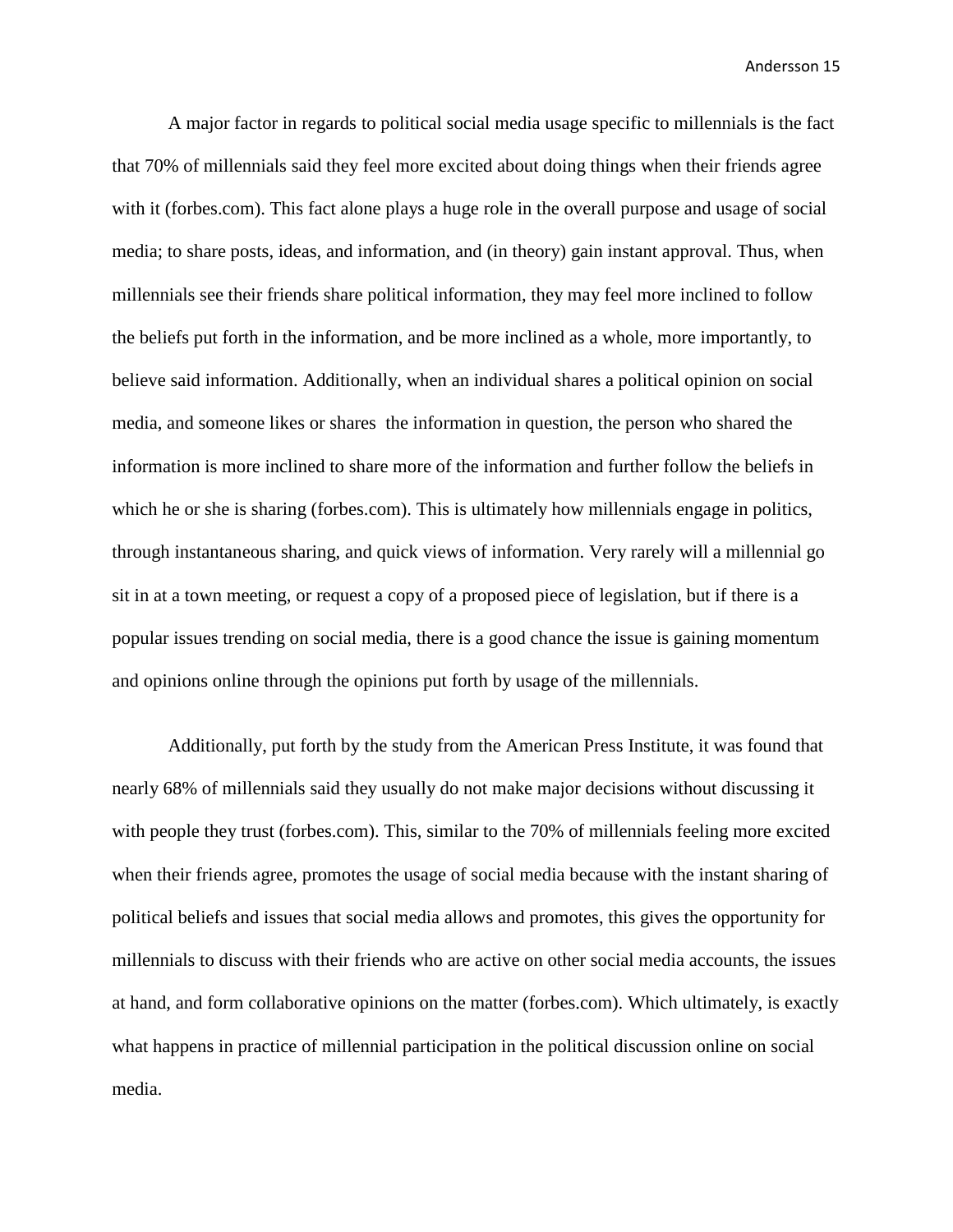Overall, as demonstrated through relevant findings, the most important world event that has affected the political and ideological beliefs of American millennials the most is the implementation and evolution of social media. Through social media, American millennials have been able to develop and sustain a political voice that is unique to their specific voter demographic, and have developed a generational specific tool in order to assemble, discuss, and interact with elected officials and candidates alike.

#### **Comparison of findings to hypothesis**

As a whole, the findings in my research was not far off from that of my hypothesis. In reference to the research in question, it was proven that millennials are overwhelmingly left leaning, and have developed ideologies that differ greatly from that of other voters. Additionally, my hypothesis was proven to be true in regards to the specific events that affected the development of millennial ideologies the most, including 9/11, the war on terror, the Bush Administration, and the success of the Obama Administration. What if failed to realize, however, is the overall magnitude that the Trump Administration has had on the political opinions and ideological values of millennials, as well as completely missing the massive effect that social media has on the ability of millennials to develop and express politic voice and opinions. Social media allows for instant satisfaction and approval from peers if a similar view is shared amongst two individuals, and in the case of political views and opinions, this results in the rapid development of political trends, and feeds into the overall theme of millennials utilizing the approval of others in order to form and develop their own opinion; in this case, the opinions being political.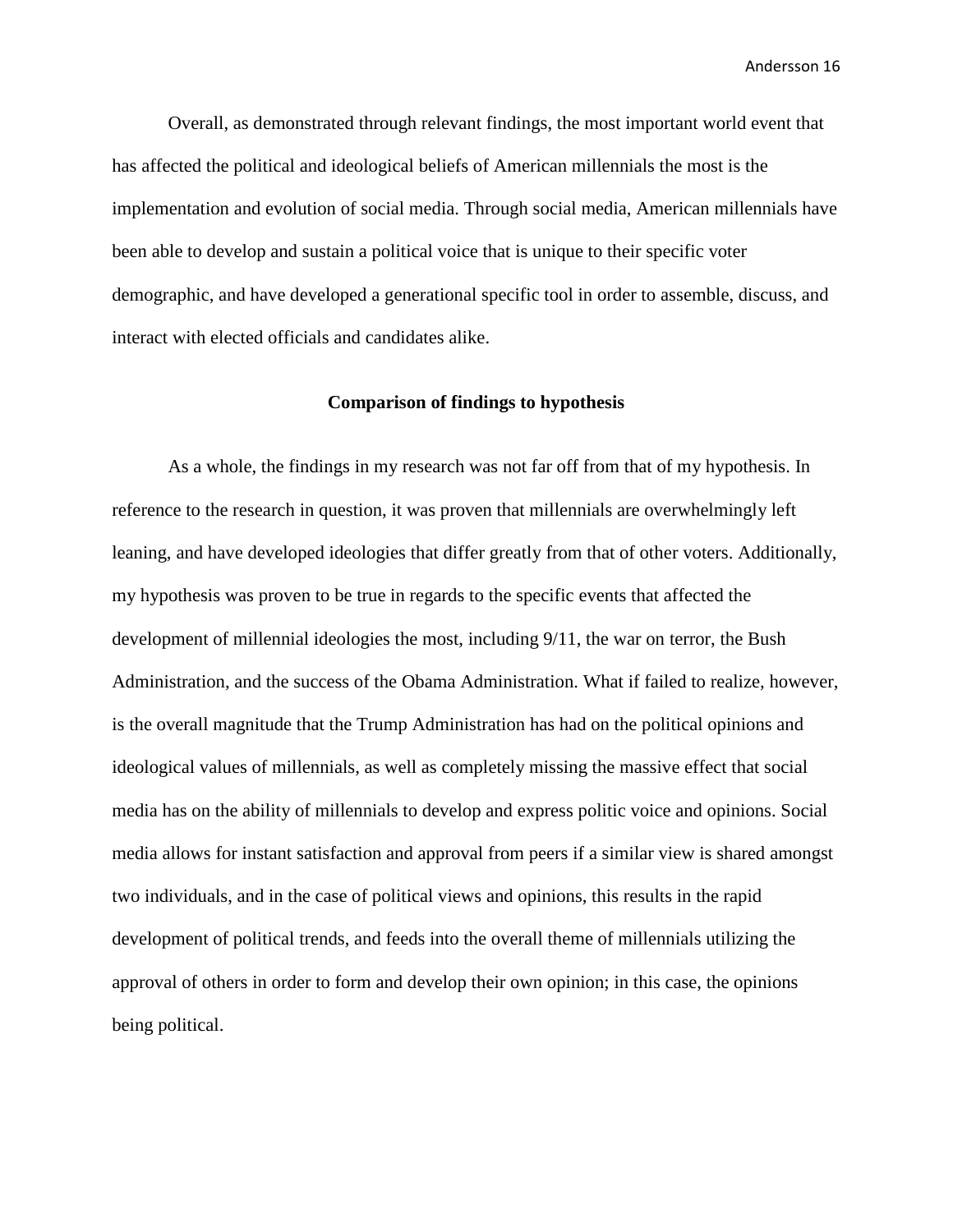In regards to the Trump Administration effect on the formation of millennial opinions of American politics and ideological beliefs, I failed to consider this to be a factor because the majority of millennials were old enough to vote in the election, so as a result, I assumed the formation of an opinion more likely than not already had been formed, and the Trump Administration was simply a result of the Democratic (and electoral college) process. What I failed to see was how such a polarizing political force could have such a drastic influence on a vulnerable class of voters.

Additionally in my findings, I failed to prove the correlation of parental political preference to that of the individual millennial. Millennials are an autonomous group, who are not afraid to part ways with social norms. Overall, there is a low level of risk involved with the potential of millennials adapting the political opinions of their parents.

#### **Conclusion**

To conclude on my findings, it has been proven via established educational and intuitional studies that American Millennials hold a strong preference for Democratic politics and liberal political ideologies. Though not every millennial is the same, as a collective whole, are the most progressive voter demographic in the United States. Shaped by Bush, Obama, Trump, 9/11, and the war on terror, millennials have developed a passion for helping others, seeking peace, treating everyone with respect, progression, and conflict avoidance. Millennials are the generation of social media. They have established a political voice and formed political opinions through the development and usage of social media. They are a progressive generation unlike any other, and with progression comes the potential for a better tomorrow, which is the very goal in which millennials as a whole strive for.